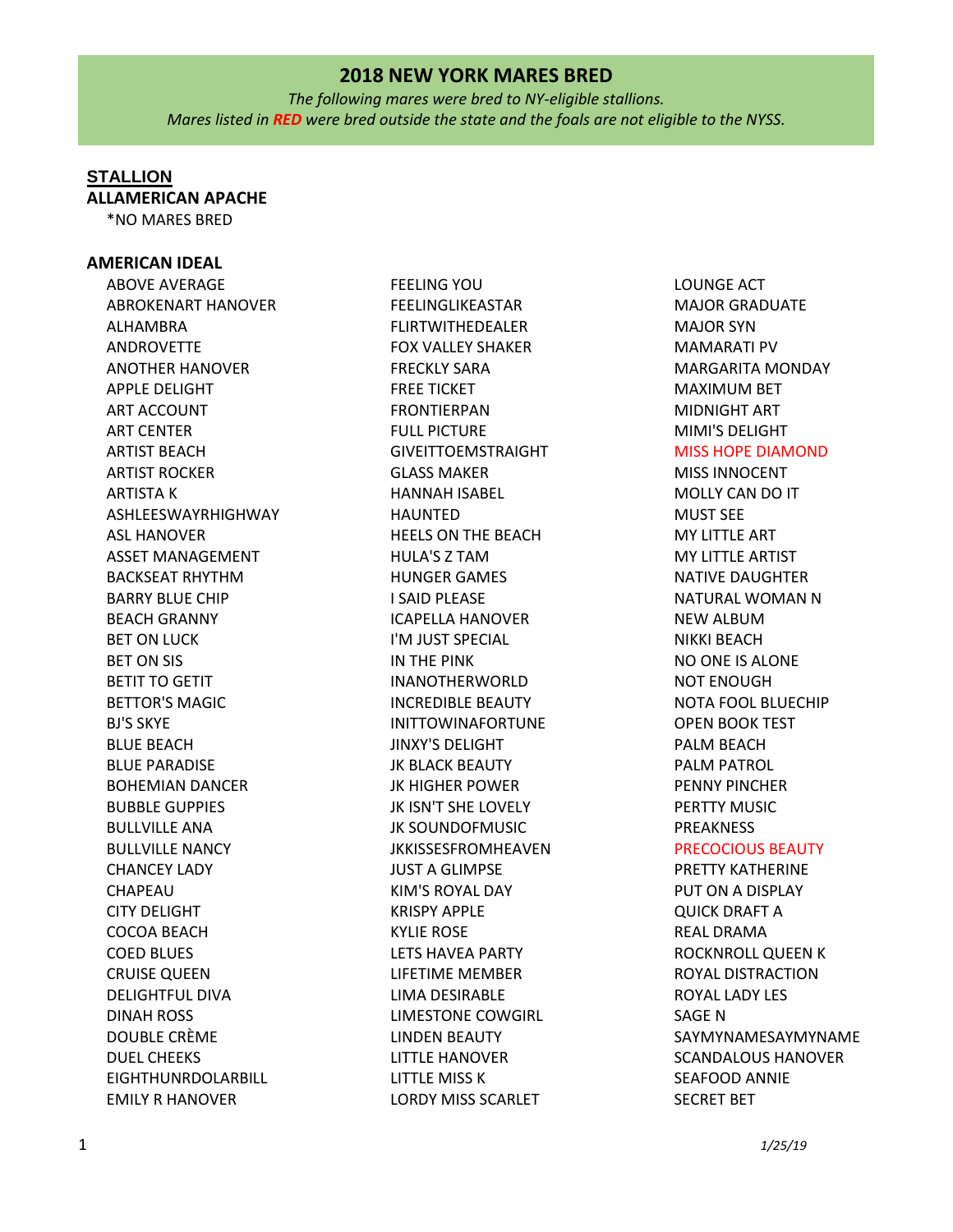*The following mares were bred to NY-eligible stallions. Mares listed in RED were bred outside the state and the foals are not eligible to the NYSS.*

SECRETS OUT N SEE TO BELIEVE SEEKING NIRVANA SHAKE THAT JUNK SISTER'S DELIGHT SMASHBOX SO NICE SOME RENDITIONS SOMEGIRL SOMEWHERE SOUTHWIND GEISHA SOUTHWIND JAZMIN SOUTHWIND SHANIA SOUTHWIND SWALLOW SPIRIT OF THE WEST STIRLING ELECTRA SUNDUEL A SUNNYNSEVENTYFIVE SWEET HEDGE SWEET LADY JANE TESTING CENTER TORI HANOVER TRACEUSE HANOVER **ARTISCAPE** AURORA BOREALUS BEACH TREASURE BLISSFUL KISS BULLVILLE MAGGIE FLICKA KIR **PINGINTWEEDY ARTISTS VIEW** FANNISH HD SECRET DESIRE HEARTLAND QUEEN LADY SABLE MYRLYNMON BLUE GRASS PERFECT SECRET

TULAROSA UPFRONTANDPERSONAL V STRING VANITE SEMALU WALK SOFTLY WHIMSIES WICHITA'S PLACE WINBAK BET

TRIPLE V HANOVER

ROAD WORK AHEAD ROSETTA HALL SHE'S DETERMINED

SENSATIONAL SARAH TRANSPLANTED

YOU CANT STOP THIS

LOOKNFORAGIRLLIKEU MACH LADY MORE POWER RUSTY PH DIAGNOSIS PILLAGE RAVENNA STAR SINFUL CINDY TOPLESS HALL

BLK THAI OPTIONAL BLOOMFIELDCANTIFLY BOCCONE DOLCE BORROW AND SPEND CALIFORNIA RACHEL

## DREAMS ON FIRE SWAN SONG **BOLT THE DUER** ARTIST JEWELS BOOM TOWN GIRL BUY IN HANOVER CAMEOS SHUTTLE CELEBRATE AMERICA CHIEF KAREN DANCE THE DANCE DELICIOUSLY NAUGHTY KIDDIE MCCARDLE KOKO CHANEL LILLI MAID **CHAPTER SEVEN**

ANGIE'S DISH ANONYME HANOVER AREN'T I HANOVER ATHENA MISS AVALICIOUS

ELEGANT GIRL FAST PRINCESS FREEZER CASH HASTY DEWAR HERES MY TICKET HIDDEN PLAY

RED EYE BLUE CHIP

SHE'S EVERYTHING

BABY URTHEGREATEST BANKETTE BERTOS ANGEL BEST DRESSED

BEYOND BLUE

JET ANGEL

**BAY OF SHARKS**

CLARA

CROSS CREEK KASSIE

2 *1/25/19*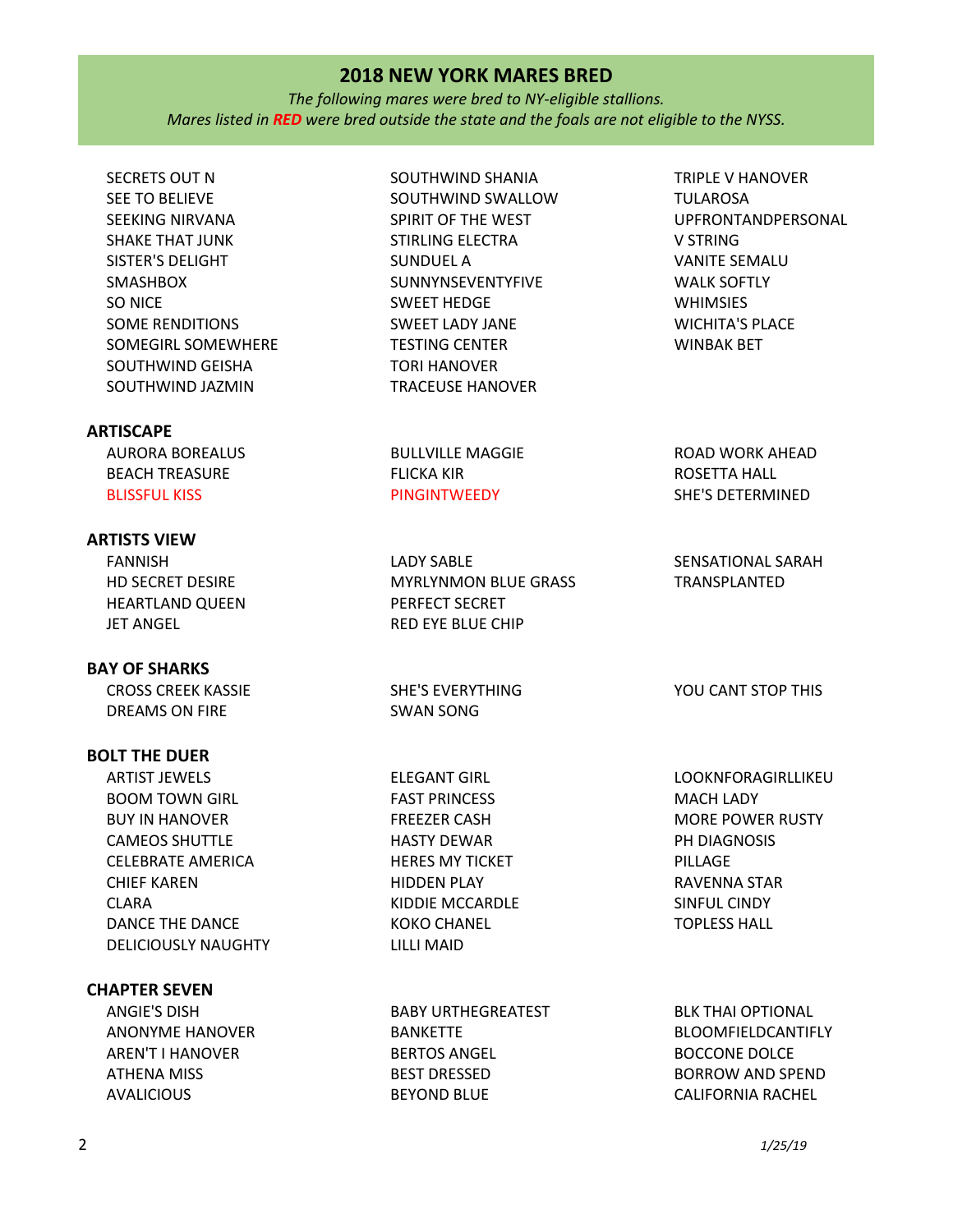*The following mares were bred to NY-eligible stallions. Mares listed in RED were bred outside the state and the foals are not eligible to the NYSS.*

LEGAL LADY

CAN CAN FRISCO CANDIDA CANTATA CASAUBON CELEBRITY ANGEL CELEBRITY SPIRIT CHERISHED VICTORY CHILITODAYHOTAMALE CHOICE HALL CORAZON BLUE CHIP COWGIRL HALL CRAZY GRIGIO CREDIAMA DAYLON ALIBI DREAM BABY DREAM ETHANOL EXOTIC FORM EXPLOSIVE HIGH FANCY STEP FINAL COUNTDOWN FRENCH PRESS GOOD COMMON CENTS GRANNYLANE HANOVER HABANERO HONEY HAPPY MICHELLE HAVANNA BAR HEAD IN THE CLOUDS HECK ON HEELS HEMI BLUE CHIP HILLARMBRO HIP TO MY HEART HONEY HONEY ILUVMYJIMMYCHOOS I'M FABULOUS JEWELS IN HOCK LADY WINONA LDEES MIA

## **CONWAY HALL**

ALABAMA HOTEL ALI OOP ANANDAMIDE ANOMALY HANOVER APPOMATTOX LADY ARANCINI

LINDY LAND LINDY'S FIREWORKS LOCK DOWN LINDY LOVE TACTICS MARIA DEO MARION MARDI GRAS MAZDA HANOVER MIA STELLINA MODEL BEHAVIOR MOONLIGHT COCKTAIL MORNINGSTAR MOUNDS MRS FRANK MUSCLE TEST NEW SENSATION NEW TESTAMENT NEW WRINKLE NOREASTER BLUECHIP OASIS DREAM OH MY DARLIN OH OH ITS MAGIC ORDER BY MATILDA PARDISE IMAGE PASITHEA FACE S PEACE OF MIND PERFECT ALLIANCE PINK CRUSH PLEASE BEHAVE PLEASE OKAY POSSESSED BY LINDY RARE BOOK REALITY STORM **RELIGULOUS** REVEN CROWN RISE N SHINE ROMANCING RACHEL

BADCREDITNOPROBLEM BAKER BLACK JET BARN BABE BECCA J BOURBON BELLE BRAVISSIMA

ROSSLYN CHAPEL ROYAL ILLUSIONS RUN THE WORLD RUSTIC ROSIE SEA RAVEN SHINE ON SILVERSTAR VOLO SISTAS SOME LIKE IT HOT SOMEBODY TO LOVE SOUTHWIND ALICE SOUTHWIND CARTIER SOUTHWIND CATLIN SOUTHWIND VENUS SOUVENIR COPY SPECTACULAR BAY SPICEDBOURBONGIRL STEAMY WINDOWS STONEBRIDGE GLIDER STYLEMAKER SWING ANNA CASH SWINGING ROYALTY TALKTALKTALK TAP YOUR HEELS TEMPLE OF ATHENA THE LINDY LABEL THE RIGHT THING TO THE QUESTION TOO BUSY TO CARE TRUE FRIENDS VANDY'S MAGIC VINTAGE OAKS WING FLASH **WOODSHOPPER** WORLD TOUR YALTA HANOVER

BRING IT ON LINDY BULLVILLE PEACHY CANDIDCAMERAKOSMOS CASSIE AS CHERRY LANE CHUNK A PUNK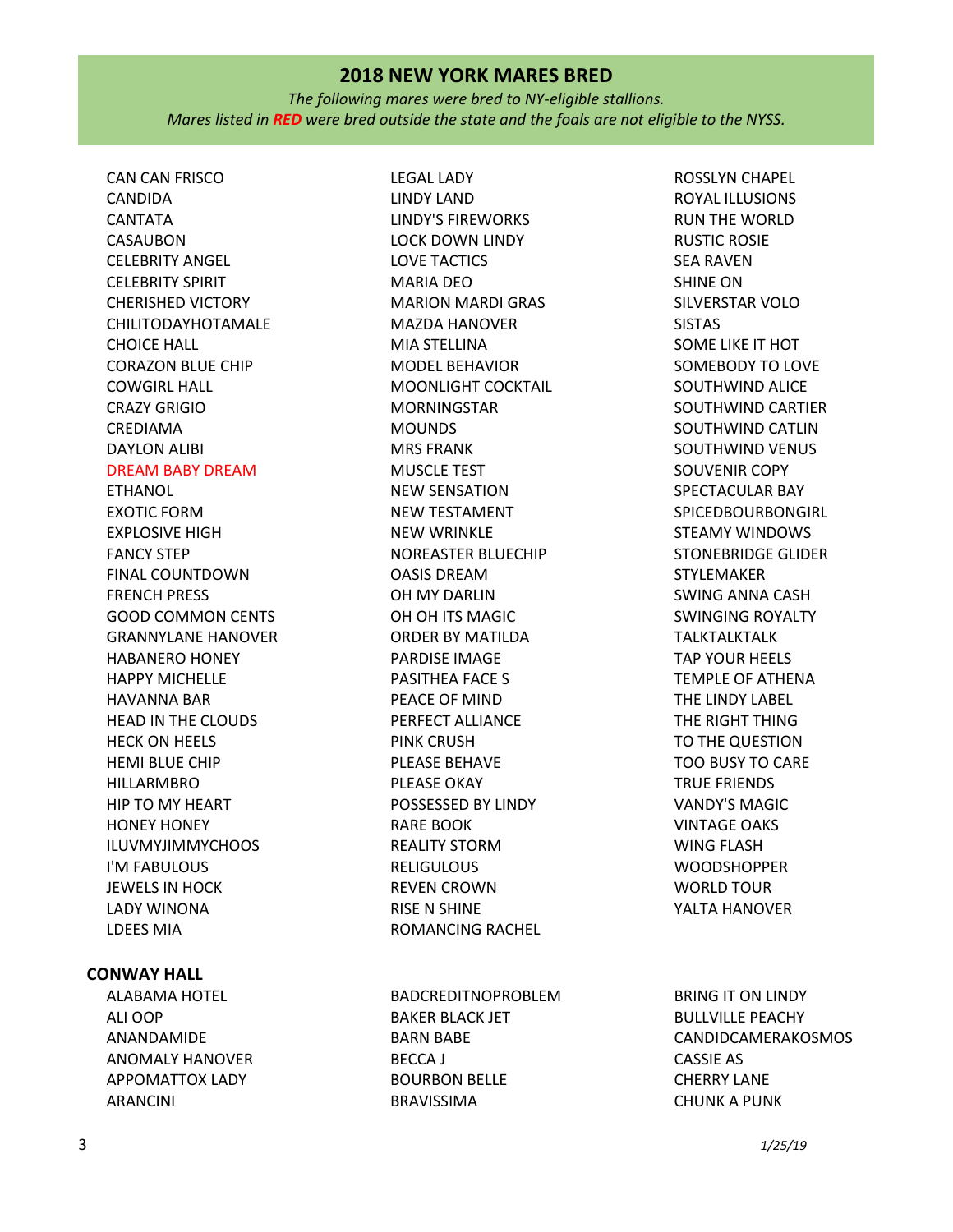*The following mares were bred to NY-eligible stallions. Mares listed in RED were bred outside the state and the foals are not eligible to the NYSS.*

CLAIM JUMPER CLASSICAL GINNY DEBS PRINCESS T DIPIETRANTONIO DREAM TICKET DREAMSRMADEOFTHIS DW'S DIVINE EASTER LEGGS ELECTRA HANOVER EXCELLENT VACATION FANTASY YANKEE FASHION AS FORM FITTING FULL TANK GET CHIPPED GINERVA BI GODDESS OF WAR GREAT QUANTITY HALL OF MIRRORS HEARTBEAT HANOVER HEATHER SPUR HF'S GAL HIS MISTRESS JERSEY AS JERSEY GAL

## **CR EXCALIBUR**

#### **CREDIT WINNER**

AARENA HANOVER AMERICAN GAL K ANNALIINA ASHLEE'S DREAM BERTAUX BULLVILLE PEACHY CELIA CANTABA CON AIR CROWN CONCENTRATION COOL MUSCLES COUNTRY CHIC CR MIMOSA CRUELLA DE VILLE CURLY TOP D LITEFUL HANOVER JULIEANNIE KASHA HANOVER KIMS BIG CROWN LADY LIFTER LADY LIKES MUSCLES LAKIN BEAU BAKIN LITTLE SPOT MACKENZIE HALL MC TINYS HOPE MEADOW SEELSTER MOONSHINE GAL MS BELLAGIO MS FUSHSIA MY GWENIVERE NICKIS SISTER NICKY MANTLE NIGHT WITCH NOWERLAND NANETTE PACIFIC CENTERFOLD PEARLS LAST CHANCE PERFECT VIEW AS PHOTOGENIC LEGS PRETTY CROWN PRIME TIME PRINCESS MADDIE

LONGPOND EMILY LONGPONDJANET

DOIN THE CITY DON'T SAY DON'T DOWNHILL DAYDREAM FLEUR DE VIE FUEGO GHOST GLIDER GOLDEN SLUMBER I LOVE BLUE IRON LASS KEYSTONE SHANIA LADY CROWN LADY TINI LITHOGRAPH LOVE TO FLAUNT MA CHERE HALL

PRIZE PERSONA PROMISES KEPT PT'S BOOMERANG QUEEN JULIA ROYAL PINK ROYALTY FREE RUCOUCOU SESSOLA HANOVER SHARP LADY SHES ON FIRE SHUTUPANDHOLDON AS SO SERIOUS SOCIAL SUCCESS STEUBEN MISS PINE STIRLING ASPIRE TAWESOME MORE TRACY MY LOVE VACATIONS PRIDE VIDEO QUEEN WALTZING BERTIE WHATAHOTTIE WINBAK HALF WINNING MISSBRENDA YANKEE TLC

MAVIS MEDALLIST MISS AULTSVILLE MISS OLIVIA MAE MONROE COUNTY NAUGHTY HEIRESS NINETY FIVE JANET NUNKERI OVIE'S BABY PAPER GIRL PATSY B HAPPY PIANO ROSE PIER HO LA DONATO PRIYA SEELSTER RICHESSE OBLIGE S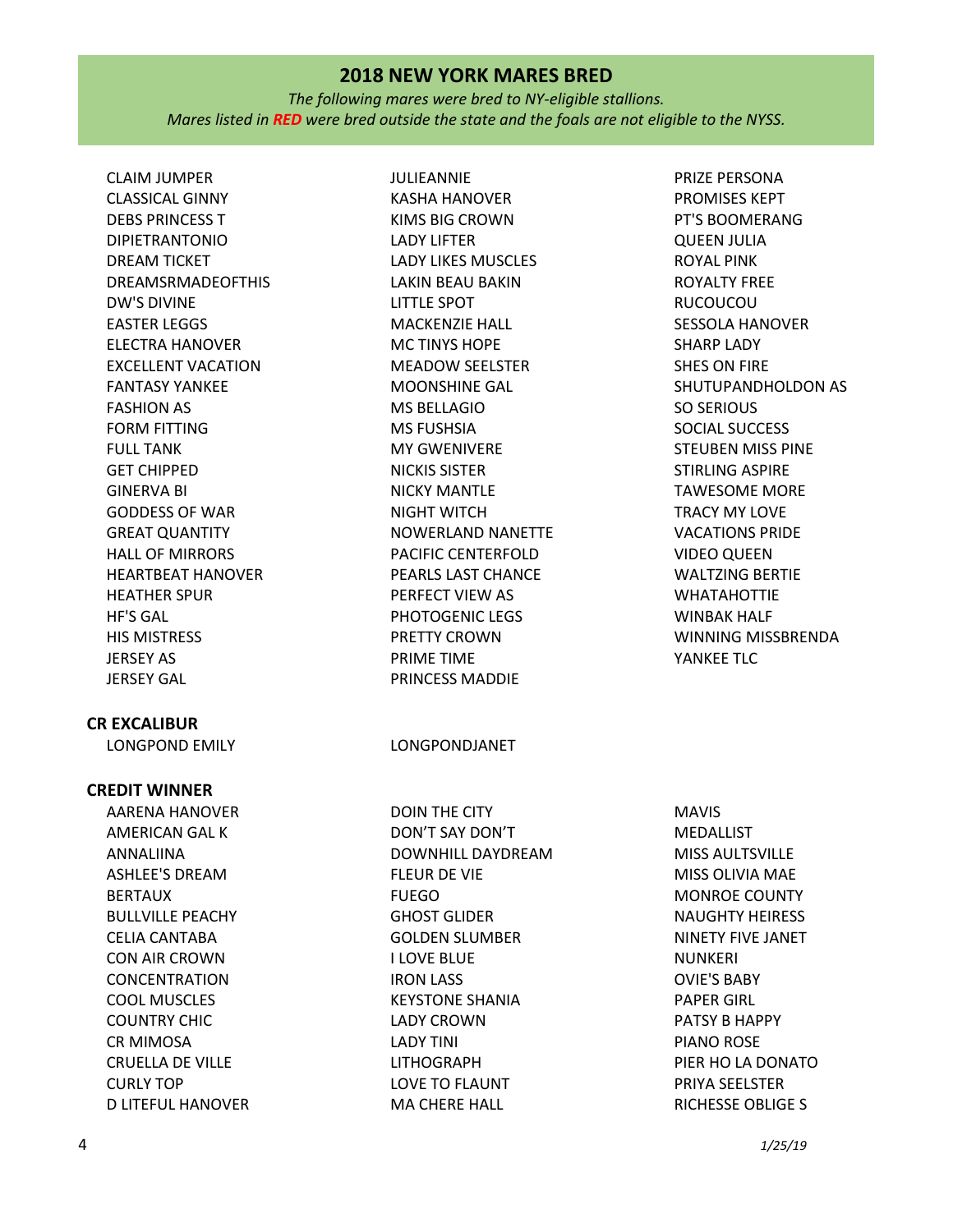*The following mares were bred to NY-eligible stallions. Mares listed in RED were bred outside the state and the foals are not eligible to the NYSS.*

ROBERTA'S FANTASY SING ME TO SLEEP SOUTH BAY STRONG TEA SUGARCANE YANKEE

#### **DEVIOUS MAN**

ANN'S PROMISE ASHAMEG ATHENA'S LINDY AURORA BAY AZALEA GAL **BETHSAIDA** BIG SKY LUNA CANADIAN JUSTICE CASSIE AS CELIA BLEUE CLASSIC YANKEE CROQUET STYLE DANCE BABY DANCE DON'T SAY DON'T DON'T TALK BACK DREAMIN HAZE FEMALE DRAMA FREEZE FRAME

#### **DEWEYCHEATUMNHOWE**

ACCRUAL GIRL ADORABLISH ALL ABOUT VICTORY AMIGA ANNAS RUBY ANNIES JUSTICE BAND ON THE MOVE BELLA BELLA BELLA BONNY EAGLE ROAD BRAVAMENTE CAMP SPEEDY CANADIAN PRINCESS CELEBRITY LOPEZ CHAMANE CHERRY ROYAL RUBY CLASSIC OBSESSION CREDIT QUEEN DITCHEMQUIKNHYDE

SWEET SHURGA SWEETEST ZETTE TALBOTCREEK JEWELY TESSEL THIRD REEF

FROU FROU GEORGIA BABY GODDESS HB ALL OUR DREAMS HIGH LIMIT L DEES CASHMERE LA TAPATIA LADY HOLIDAY LATTE HALL LOL HANOVER MAIDEN KNIGHT MARS BAR MUSKOKA MEMORIES MYMOMSABLIZZARD MYOLIN NERVEY'S TAURUS NOWERLAND KRISTEN NY SPIRIT

DIXIE HIT ELOQUENT EQUIJEWEL FARRIER PRINCESS FASHIONABLE FILLY FASTLANE HANOVER FILLY IN DISGUISE FINE CHOCOLAT FIRST LADY TWO FRACTURED DREAM **GETTINTOIT** GMR'S JAZZIE LADY GOLD STAR BRIANA **GRENELLE** GUINEVERES STAR HEAR THE MUSIC HERBS GIRL HERE WE COME

UPFRONT JERRY FIRE VELVET'S KATIE BUG VIXY WONDERLAND SNOW YANKEE HALLA

OLYMPICS OPHELIA OUR SAMANTHA ROSE OVER JOYED PASSIONS EMBRACE **PINKNBLUF** PIXIE DIXIE PROMISING DIVA PROVIDE AS RAISING ROXANNE RISE N SHINE SECRET LOVE SPIN THE PLANET STEP ON IT VIVACIOUS LADY VIVICA HALL YOU'LL MISS ALLOT

HEYDAY SWEET GIRL IC ROYALTY INGENUES MAGIC J YO **JIGGLES** JOHNS GIRL JO KASHA KEYSTONE BRITTANY LADY AND THE CASH LADY PAT LITTLE NANA BELLE LIVN ON A PRAYER LOVELY LEE MADAM MARY T MAKE MINE CAVIAR MAKES ME CRAZY MARVELOUS MARLENE MESSAGE FROM CHIP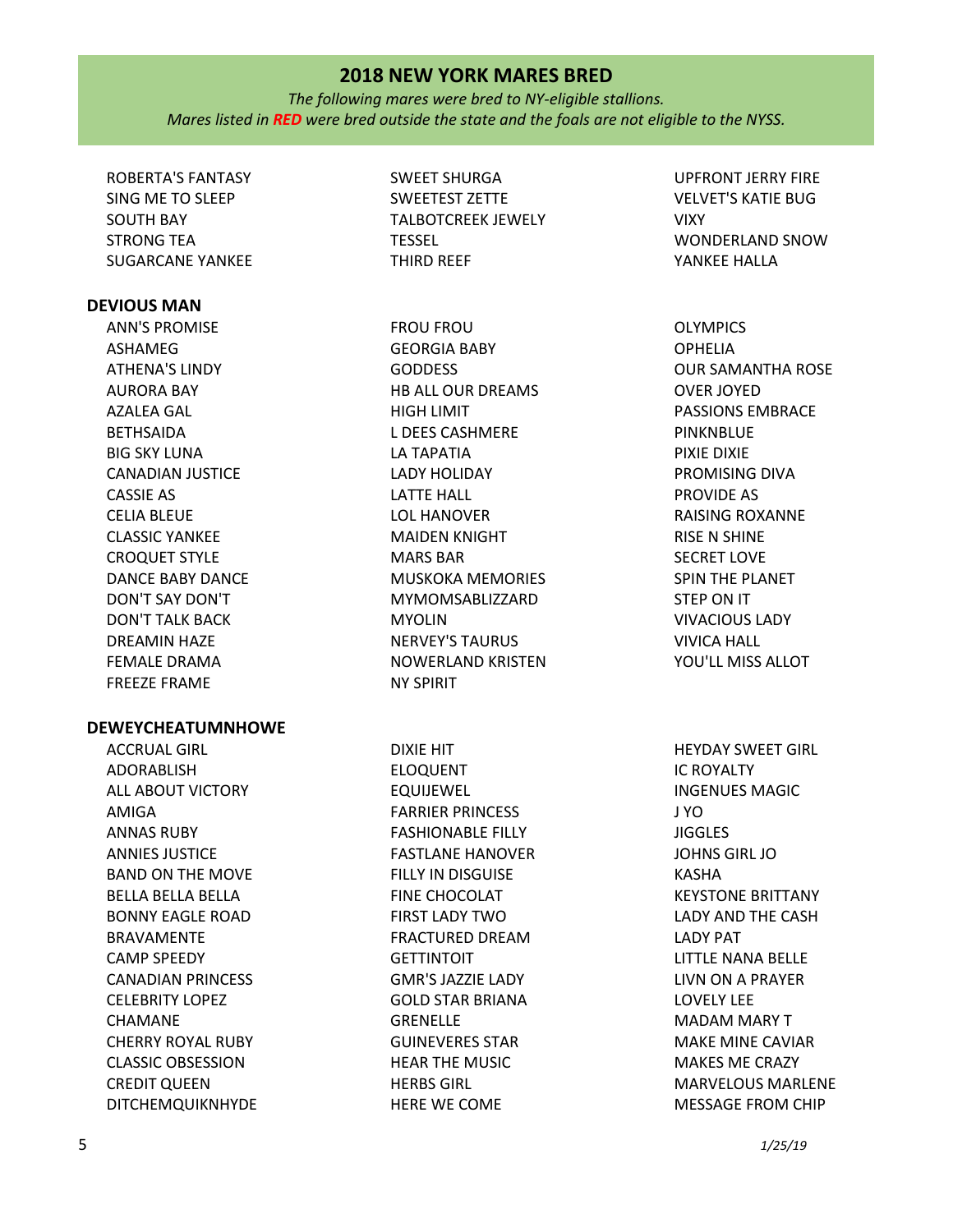*The following mares were bred to NY-eligible stallions. Mares listed in RED were bred outside the state and the foals are not eligible to the NYSS.*

MISS CONWAY MONEY CHIP MYSTICAL BRAT NANA BARBARA OH PLEASE PEBBLE ROCKS PLEASURES SONG QUEEN OF QUEENS RIO DIAMOND RIVER ROAD IVY ROSE RUN DIVINE

## **DUDES THE MAN**

AINT GOIN BACK AUTUMN SPIRIT CELTIC DANSER EDIT AWAY KARA JOE

## **E L TITAN**

AMAZING GRACE ANGELETTE HANOVER ANGELITA HANOVER AQUANILLA ARTEMIS DUHARAS BARBARA GOLDSTEIN BERDINE HANOVER BLACK BROADWAY COUNTRYGIRL AS CREDITTOMYFAMILY CRÈME DE COCOA CROQUET STYLE DANCE TO MARKET DAY AT THE SPA DELMONICA DEWEY DREAM ENCHANTED EQUIVALENT FRACTION GET CHIPPED GLOWNGOLD

# **EARLIVIC**

ROYAL ICING SCARLETS WEB SIENNA SOMEWAY STAND UP BABE STEUBEN JACKPOT STONEBRIDGE AROMA **STONERIDGE** SUNNY SASHA SUPER JENNY TAB ON THE ROCKS

LA DAYDREAMER LADYSHINE LOVE YOU BYE PLAY AGAIN PRAIRIE LEE

HERBIE'S NIECE INCOME DE VIE KNELLA BELLA LADY CROMWELL LADY LUCK HANOVER LADYDINI LAVEC DREAM LIMA PLAYMATE MADEIRA AS MAGICAL MEMORIES MARABOU MISS FLAGGY MEADOW MISS GIBBONS MISSISSIPPI DREAM MISSY'S DREAM MS MASTERCRAFT MS PAIGE NIGHT WITCH PERFECT LADY POLE DANCER PONYTAIL EXPRESS

THE CUSE THIRD TIMES THECHARM UP FRONT DONERAIL VASSAR HALL WALK THE LINE WARRAWEE HONEY WIN WIN HANOVER WYGANT DIXIE GIRL YANKEE NOLA

RICH TRADITION SEAT BY THE WINDOW STIRLING DUSTY SWEET BETTOR TIMBER DEO

QUEEN OF MORE QUITE POSSIBLE QWESTION BLUE CHIP REICHERS LADY RIVER OF GLORY ROYAL ENCORE SAM'S HONEYBEE SENSUAL HALL SHE'S A CASTOFF SHE'S NUTZ SJ'S MINOLTA STYLEMAKER TEASIN N PLEASIN UH OH ITS LINDY UNEFOISDANSMAVIE UVIE HANOVER VERNONDOWNTHEHOUSE WILLING WIND WITH SPRINKLES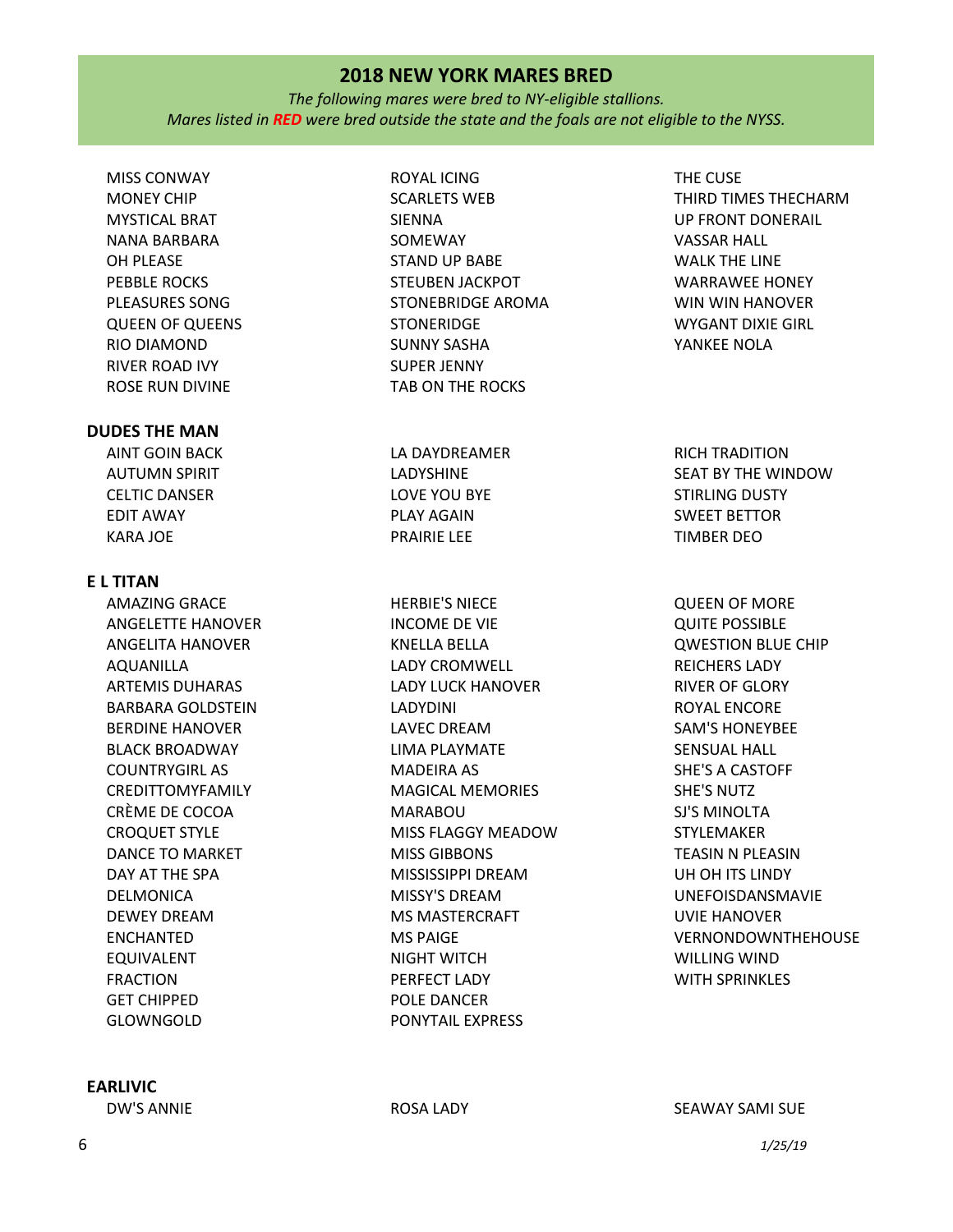*The following mares were bred to NY-eligible stallions. Mares listed in RED were bred outside the state and the foals are not eligible to the NYSS.*

| <b>FRESH WINNER PEARL</b> |                          |                           |
|---------------------------|--------------------------|---------------------------|
| <b>PRINCESS KELLY</b>     | <b>TORNADO MISTI</b>     |                           |
| <b>HANDSOME HARRY</b>     |                          |                           |
| IM A NICE GIRL            | <b>MODERN BEAUTY</b>     | <b>SEEIN STARS</b>        |
| <b>HESTON BLUE CHIP</b>   |                          |                           |
| <b>ACTIVE LADY</b>        | <b>GAIA'S GOLD</b>       | <b>ROCK ME GENTLY</b>     |
| AIN'T SHE A SWEETIE       | <b>GENESEE BLUE CHIP</b> | ROCKNROLL ALLNIGHT        |
| <b>ALL THE LADIES</b>     | <b>GRAVITY</b>           | <b>ROLL OF DREAMS</b>     |
| <b>ANGKOR</b>             | HORN HIGH JO             | <b>RUTHLESS JEN</b>       |
| <b>ARMBRO SUMMER</b>      | <b>HYPNOTIZE</b>         | <b>SELINA'S JOY</b>       |
| <b>ASHLEE'S COURT</b>     | I CAN'T STOPLOVINU       | <b>SHADY MATILDA</b>      |
| <b>BANDOLERA HANOVER</b>  | <b>JENNA'S JOY</b>       | SINGLE ME                 |
| <b>BEST BET YET</b>       | <b>JERSEY PEARL</b>      | <b>SIOBHAN</b>            |
| <b>BETTOR N BETTER</b>    | <b>JOLTING KATE</b>      | <b>SNAPPY PLAY</b>        |
| <b>CALISTA</b>            | <b>JUKEBOX MONEY</b>     | <b>SPECIAL PACKAGE</b>    |
| <b>CATAWBA</b>            | <b>KG DELIGHT</b>        | <b>STEUBEN RUTHLESS</b>   |
| <b>CHOTAT MILK</b>        | <b>LATIN LIFTOFF</b>     | <b>STONEBRIDGE KISSES</b> |
| <b>COCO CHANEL</b>        | LAUGHANDBEHAPPY          | <b>STRATUS</b>            |
| <b>COLIE HANOVER</b>      | LIFESAWITCH              | <b>SWIFT N SHOUT</b>      |
| <b>CRUCIAL MOMENT</b>     | <b>MAGIC CARD</b>        | <b>THONG</b>              |
| <b>CRYSTAL BLAZE</b>      | <b>MAJOR MILLIE</b>      | <b>THREE DREAMS</b>       |
| DA BELIEVER               | <b>MAKO WISH</b>         | <b>TIGER STYLE</b>        |
| DANCE WITH DANGER         | <b>NATIVE BRIDE</b>      | <b>TIPTON TEEZE</b>       |
| DANCING IN HEAVEN         | O NARUTAC KAIULANI       | <b>TOTALLY RUSTY</b>      |
| <b>DAY TRIP</b>           | PART TIME LADY           | TRY N KEEP UP             |
| <b>DONNA LEE</b>          | PASSION R VIRGINIE       | <b>TUG RIVER DELLA</b>    |
| <b>DRAGON TOWN</b>        | <b>PEACHY</b>            | <b>WHITESAND GEM</b>      |
| <b>DREAMLANDS LATTE</b>   | POWER AGAIN              | <b>WILMA HALL</b>         |
| DRIVEN TO SIN             | PRAIRIE SWEETHEART       | <b>XENIA HANOVER</b>      |
| <b>ELIZABETH SPENCER</b>  | <b>PURRFECTLY BAD</b>    | <b>XHILARATION</b>        |
| <b>EYE OF AN ANGEL</b>    | <b>QUIPS</b>             | YOU ONLY LIVE TWICE       |
| <b>FAITHNFLOWERS</b>      | <b>REAL AMOR</b>         | YOUCANCOUNTONME           |
| <b>FAVORITE MARGARITA</b> | <b>RED HIGH HEELS</b>    | ZIP ZIP BOOM              |
| FILL MY POCKETS UP        | <b>RESTIVE HANOVER</b>   |                           |
| <b>FREYA</b>              | ROCK HER WORLD           |                           |
| <b>HILL I AM</b>          |                          |                           |

JUSTHADAFEELING

SPEEDING SPECIAL

MS SPEEDY

#### SPEEDY BIG GIRL

CAMP SPEEDY

EDGE OF THE WOODS GINGER SNAP GIRL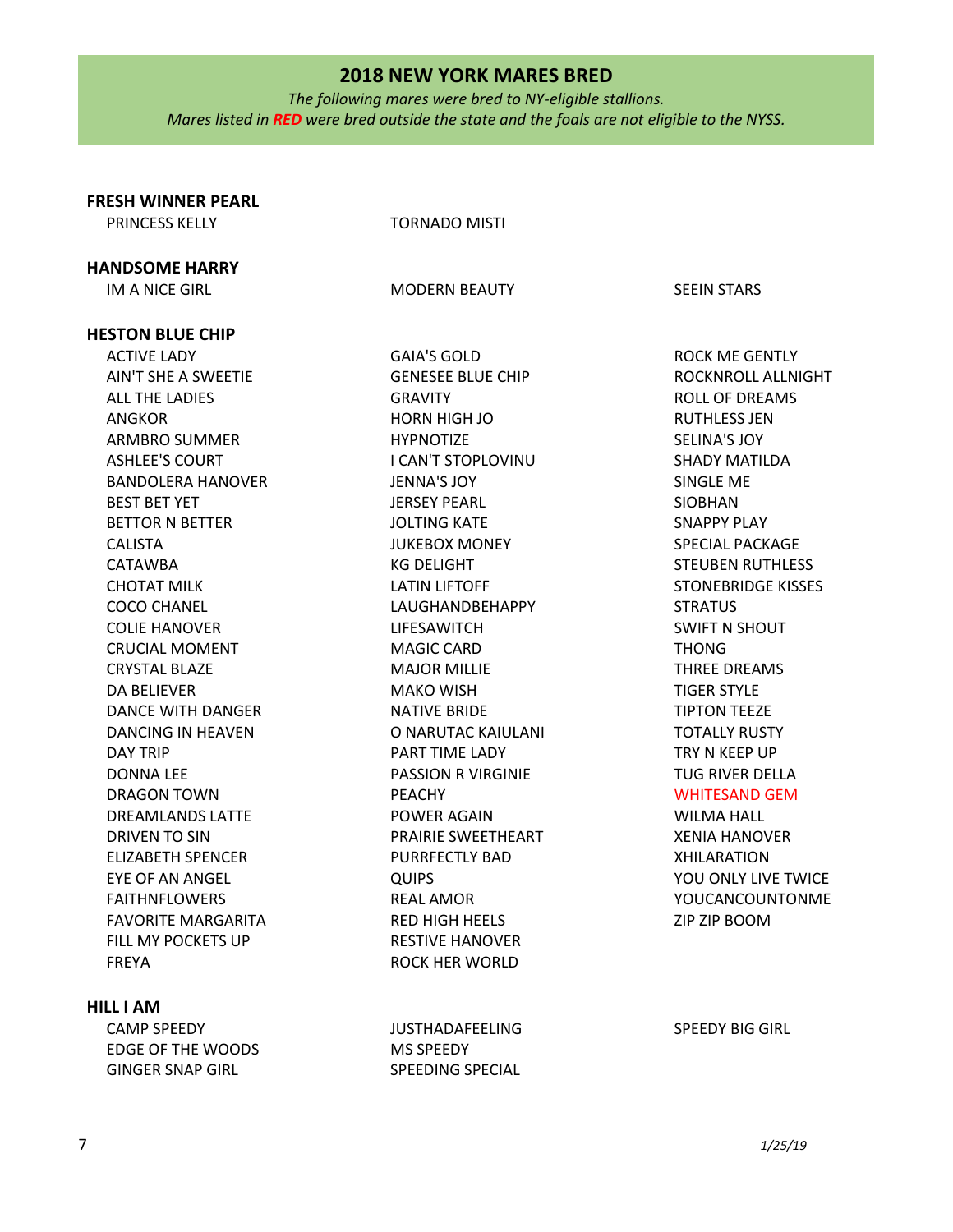*The following mares were bred to NY-eligible stallions. Mares listed in RED were bred outside the state and the foals are not eligible to the NYSS.*

#### **HUNTSVILLE**

ADMIRALS CHANCE AIRMILES HANOVER ALL ABOUT KISSES ALL ON TOP HANOVER ALL THE BUZZ AMAZON IDEAL ANGELSROCKNPINK ANTOINETTE HANOVER APRICOT SOUR ARMBRO BIANCA ARTCHITECTURE ASCENDING BEACHY LADY BET ON HILL BETTOR BEWARE BETTORONTHEBEACH BIG MCDEAL BJ'S SUNSHINE BON MOT BREEZY DE VIE BROWNSVILLE BOMBER **CAPRICIOUS** CAVIART CHRISTA CHARACTER FLAW CHEERFUL OUTLOOK CIRCLE GAME CO ED DESIRE COOL DESIRE CRESCENT SEA CULT STATUS **DISCOVERER** DIVINE CAROLINE DONKEYS CAN TALK DON'T CRY ME THE BLUES DON'T POINT AT DOUBLE MAJOR DUNE IN RED ELIZABETH BLUE CHIP ELLEOFNXAMPLE ENCORE DEO ENDURING DELIGHT EXCLAMATION FASHION GAL FASHION KATIE

FASTER FASTER FLOAT ON BY FREE FI GIRL GENTLEMAN'S DELIGHT GIGI DEO GLOWING REPORT GRAY GHOST HANDSOFFMYCOOKIE HAPPY HANNAH HIDDEN VISION IDEAL GINNY IFIDIDNTCARE JESSALILMIXUP KENCEE ANGELS KEYSTONE DAWN KEYSTONE REBECCA KRISPY APPLE L DEE'S VAL LADYKING LETS GROOVE TONITE LILLYWHITES LILPIECEOFHEAVEN LIVING HISTORY LONG GONE LOONEY DUNE LOVE AND HONOR LOVE THE GAME MAJOR MASTER PIECE MARTINIQUE MICHELLES SONG MOREMERCY BLUE CHIP MY AMERICAN TALLIA NO LIES OBSERVE ME ON THE GLASS ONE LAST KISS ORCHESTRA BLUE CHIP PAINTS HALL PALTROW BLUE CHIP PARDON PARMELONS HANOVER PARVENU PEBBLEBEACH DE VIE PEDIGREE SNOB

PENDING APPROVAL PEPPERMINT PATTI PILGRIMS WITCHIE PLEASANT JOURNEY PLEASE ME PLEASE POWER NAP RAINBOW BLUE RAMALAMA RAVISHNMASTERPIECE RITASCAPE ROCKNROLL OLIVIA ROSIE DE VIE RUTHIE J KILLEAN SANGAAL SEE MAJOR SHANGHAI LIL SHORTSTORY HANOVER SOUTHWIND RIO SOUTHWIND SIREN SOUTHWIND SOLARA ST LADS SMOKIN HOT STONEBRIDGE SUNDAE SUMMERTIME LEA SWEET PAPRIKA SYMPHONY IN MOTION TANZANITE HANOVER THAT'S HOW WE ROLL THIRTY X THUMBPRINT TIAYA HANOVER TICKET TO ROCK TREVORS BEBE TRINE HANOVER UNDER YOUR SPELL UP FRONT KELLIE JO UPFRONT SECRET UPPER HAND VILLA HANOVER WALL OF ART WANT ANSWERS WHISKEY A GO GO WICHITA HANOVER WIGGLE IT HANOVER WINBAK DELIGHT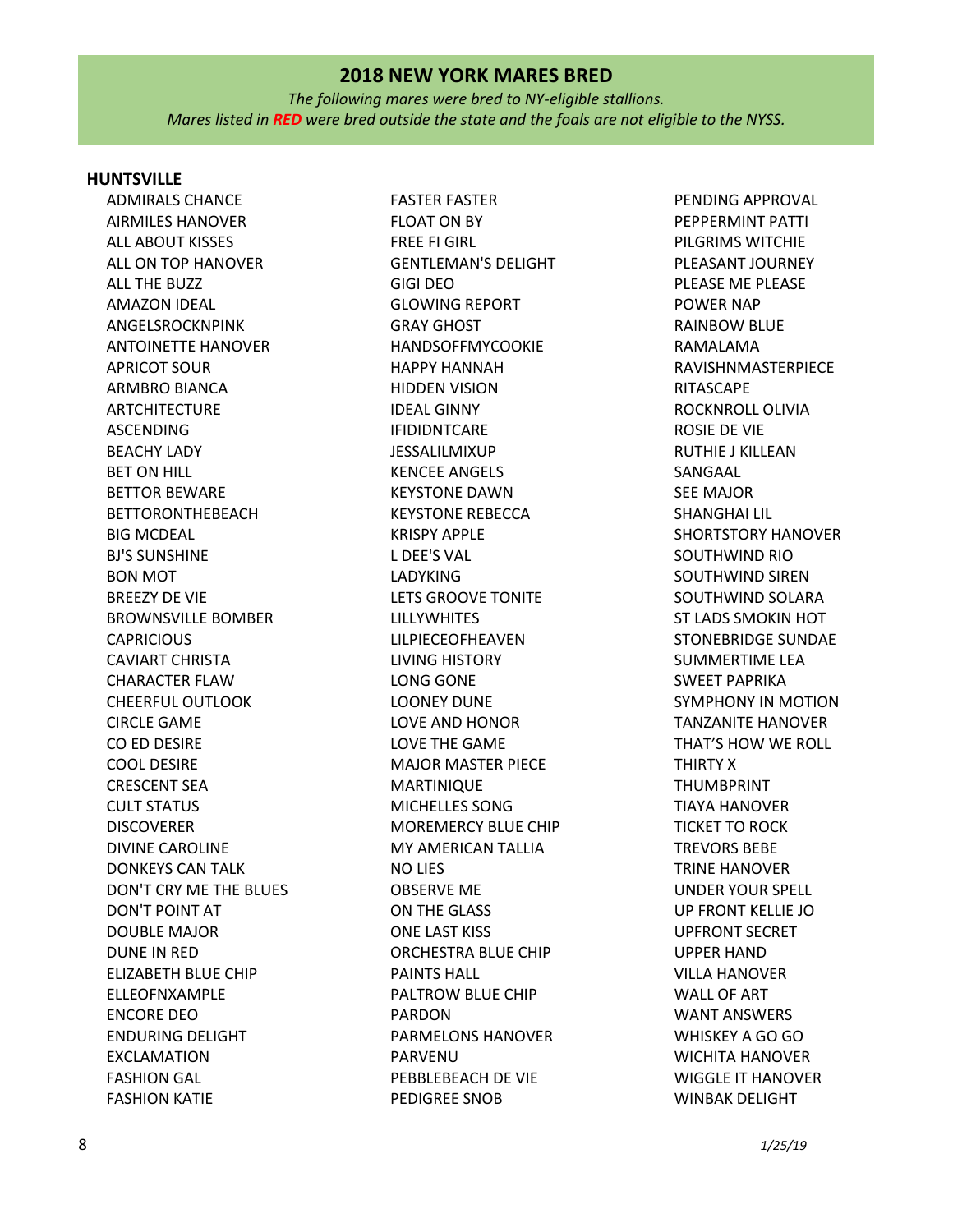*The following mares were bred to NY-eligible stallions. Mares listed in RED were bred outside the state and the foals are not eligible to the NYSS.*

WINE SNOB WINSMITH JESS WISHFORA FULLHOUSE

**I AM POPEYE**

GYPSY'S LAST STAND ROSANNADANNA TIM

**JIM'S GUY** FEMALE CHAMPS

## **L'ADIAUSSIE**

ROOTINTOOTINFILLY

## **LEGAL DREAM**

MY LAST WISH

# **LIFE UP FRONT**

PINE BUSH JOE

## **MAKE IT HOT**

CONGO QUEEN

## **MANNINGLY**

VIVACIOUS VERA

#### **MUSCLES YANKEE**

AGGRESSIVE ACTION BROOKSIDE LILY BULLVILLE FOREVER CREDIT REVIEW DATZFAST DIOR KOSMOS ESCROW BLUE CHIP FOXY ZETTE INDIAN COLORS

# KASHA KEYSTONE LEONA

## **PRAYER I AM**

| DANGNEARIDIOTPROOF | HFAR TFI I     | <b>JOLIES TURBO</b> |
|--------------------|----------------|---------------------|
| DIAMOUNDS R US     | I'M A MASS     | LITTLE CHLOE        |
| DONTWANTTOBEBLUE   | INSIDE MY MIND | LITTLE TURBO        |

LA RIVIERA LINDY MALABARBARA MISS EL PASO

PAYA LA RENTA SALT HILL BRIGID SAM'S HONEYBEE SAVANNAH MONTANA

SCAREY KARIE

MYMOMSABLIZZARD OPULENT BLUESTONE OVERNIGHT COMMAND

WITCH TRIALS WRANGLER MAGIC YAGONNAKISSMEORNOT

TJ'S WAR PRINCESS WHIRLING DERVISH YELLOW DIAMOND ZIP CODE ENVY

9 *1/25/19*

SHAINER MAIDEL STARBUX EDEN STARGLOW HALL SWEETTREATSCARLETT TRAVELIN SUPERGIRL WINBAK ROBERTA WINNING COLORS K YETTA'S ANGEL ZETTE ANGEL ZIMBABWE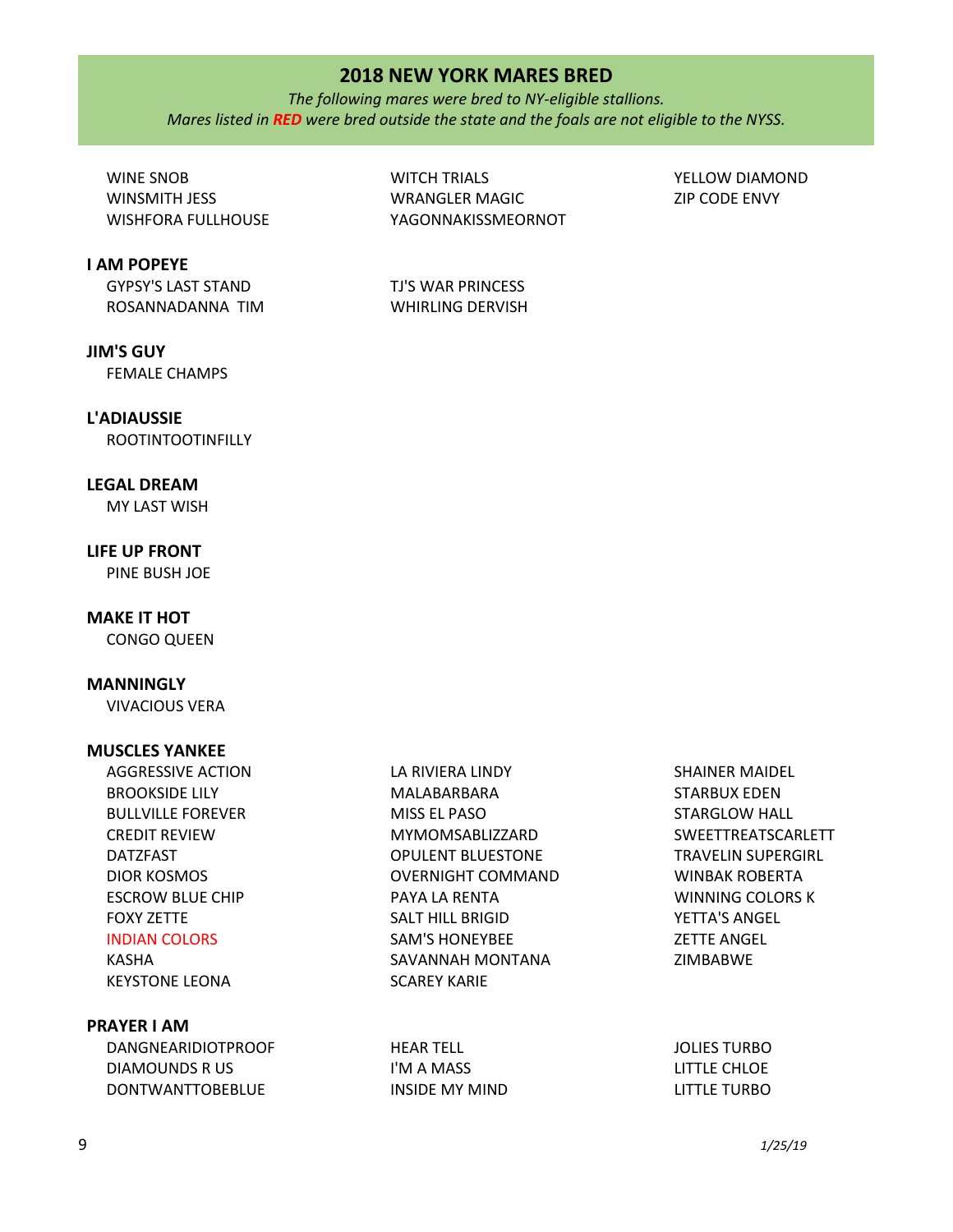*The following mares were bred to NY-eligible stallions. Mares listed in RED were bred outside the state and the foals are not eligible to the NYSS.*

> PRECIOUS ONE RUBY RUBY WHO SALES OFFICE LILLY SUMMER RAN

LUCKY LOTTO LADY MEADOW DION MISS DION MISS TURBO BREEZE

#### **QUALITY OF LIFE**

**\***NO MARES BRED

#### **RC ROYALTY**

**\***NO MARES BRED

#### **ROCK N ROLL HEAVEN**

ACCOUNTABLE ACE OF PACE AL RAZA N ALLAMERICAN MEADOW ARTISTS FLOWER ASTREOS DELIGHT **BIDFORAKISS** BLISSFUL MADDIE BRICKYARD TROUBLE COWGIRL FOREVER DATEFORTHEBALL ETERNAL JUSTICE FASHION GURU HELLO GREAT MATE

## **ROLL WITH JOE**

ACQUAVELLA AMORA HANOVER ANGEL OF THE WEST ARIELLE LYNN ART ALLIANCE ARTERRA ASHLEE'S WAY ASHLEY'S PRIDE BATHSHEBA BIGGEST BIG BERTHA BILLMAR SCOOTER BLIND FAITH BLOWS ME AWAY BULLVILLE GABETTIE CALL JESSICA LE CAROLINE HANOVER

HIDDEN COST HIGHMAINTENANCEART JET AMERICA KEYSTONE CAITLYN LISMOREBELLA LOVE ROCKS LOVE THAT CUT LUCK RUNNS OVER MAGNETIC DRAW MATILDA HALL MS DIAMOND STATE NECESSARY ELEMENT PULSE POWER RED ZINFANDEL

CHATELAINE CHEYENNE MARGIE CLANDESTINE CODE IN COVER UP HALL COWGIRL FOREVER CRAZY ON YOU DAUT FULL DEVIL CHILD DIRTY GIRTY DOUBLE IDEAL DREAM PERFORMER DREAMING DIVA EAZY SPREEZY ENCHANTED BEAUTY EXPRESS JET

# TENDER DION TURBO'S ANGEL WINGS OF SMOKE YUAMOUR

RODEO SPREE RUB THING

SANTINO'S ROSA SCOOTIE BEST LOU SHE'S A PANSATION SILVER DIALING SOMEWHERE SECRET SPARK OUT SWEET BONNIE TAYLORLANE DIVA

THAT'S EXTRA

TROPIC'S BEACHGIRL WORTHY JACKIE

FAMILY LOVE FEEL LIFE FRAME WORTHY FROSTY VALENTINE GIRLLOOKATTHATBODY GOOD NEWS LADY HAT DANCE HANOVER HELEN OF LEDA HERE AGAIN HOLLA HANOVER HOT LIST HURRICAN TRINA IDALID HANOVER IMPATIENCE IWANNAGOHOME JENNY'S TERROR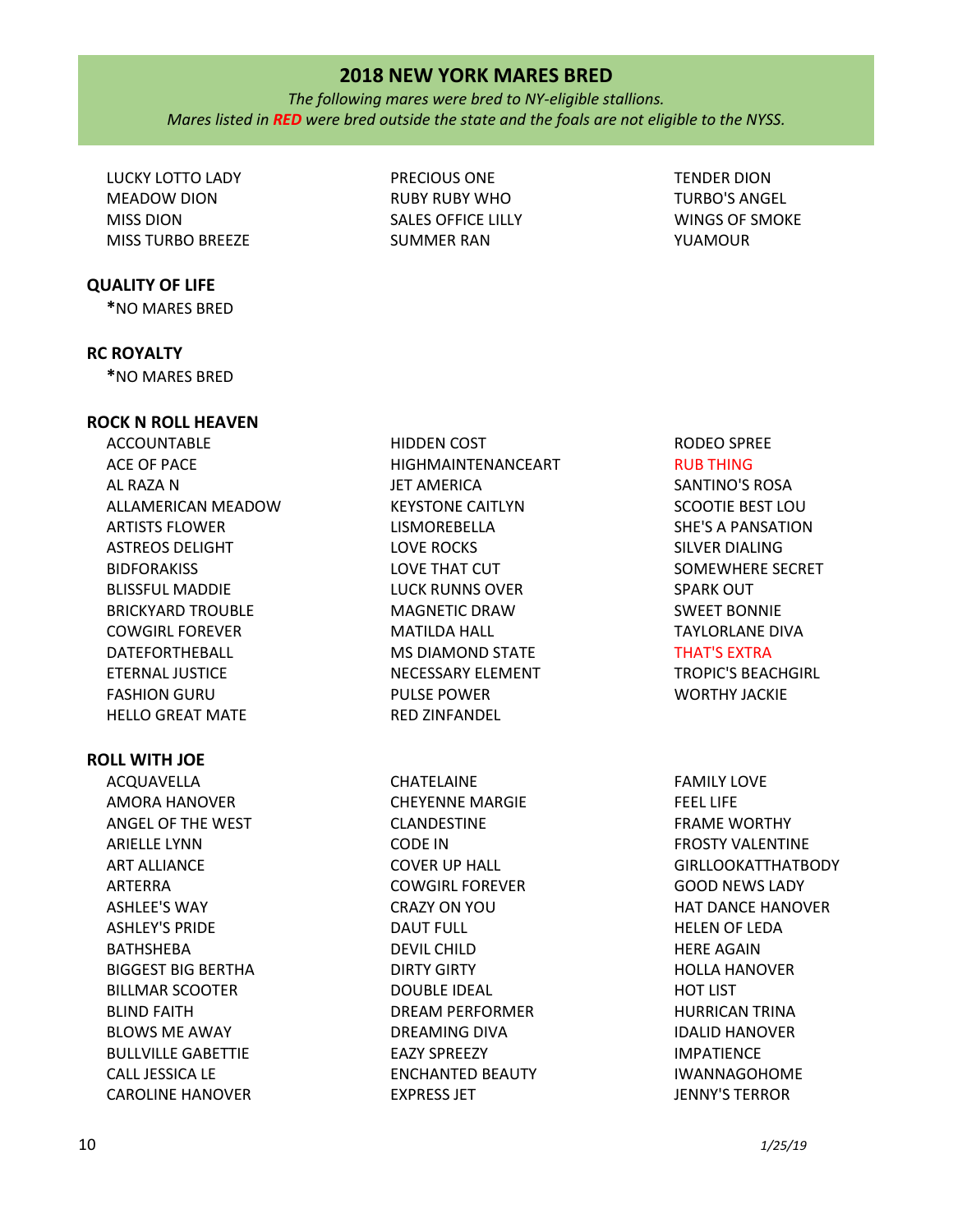*The following mares were bred to NY-eligible stallions. Mares listed in RED were bred outside the state and the foals are not eligible to the NYSS.*

JK ALL THAT JAZZ JUST MY TYPE KEYSTONE IVY KEYSTONE MUSICAL KEYSTONE RHYTHM KINGS IDEAL KISS KISS LIMA FAIREST LIPSTICK TASER LOVE YOU FORTY MARVALOUS JOY MICHELLE'S IDEAL MICHELLE'S VICTORY MO MOLLY BLUE CHIP MY SISTER'S PLACE MY SPRING FLING

## **SECRETS CAN KILL**

GRAYLIN DANI KASH ANGEL

## **SKYDANCER HANOVER**

ALLIKAIT FIGHTER ARTRISMA BEHIND THE SCENE CRIMSON BURST EAST TOWER GE'S LORI

#### **SO SURREAL**

ALL AMERICAN LAUGH ALWAYS GETS HER WAY ARMBRO CHAMPAGNE AROMA ARTCOTIC BELLAS BLISS BET'S ROCKETTE BETTOR BUNS BIG TREAT CAN AM GIRL CATCH AN ANGEL CCC HER BIBI DIRTY GIRTY DREAMIN OF TERI EARLY MORNING

NEWBERRY WINNER NF SALSA NORINORO HANOVER ORANGE COUNTY PURRFECT DIVA RESPECTEDNBELOVED ROCKNROLL ALLNIGHT SAKRA'S MO SAULSBROOK ALANA SHE'S ROCKIN **SOMENICEBEACH** SOMSTREETSOMWHERE SPECIAL SWEETHEART SPIRIT OF DESIRE SPOTLIGHT ON STAROFTHESEA DEVIE

MARZELLA MISS FREDDY M

HD ESPADRILL HOW SWEET THOU ART LATE CURFEW MATT'S SISTER MC MACATTACK MY BETTY J

EYEMAJET GO ROUND GOTMYREDRESSONTNIT HALLMARK HANOVER IMPERTINENT JENNY'S TUNE JUNGLE GENIE N JV'Z DREAM LEAH LEANBACK COCO LEKI HANOVER LIGHTNING D DUBE LIZZIE'S DREAM LOVELY ASTRO MARKET DYNAMICS

STREISANDS PLACE STRING BIKINI STUDIO GIRL SUBLIME CAROLINE TEMPTRESS EL TROUBLED ESCAPE VIKING MAIDEN WESTERN CITY WESTERN SEDUCTION WHERE THE ART IS WILD RETREAT WITHOUT A DAUT WU WEI HANOVER YES YOU CAN

SKINNY WHISPER HANOVER

NORA LEE PRECIOUS MICHELLE REILLY'S DAUGHTER VISA KIR WHATA RUSTY WHEELCHAIR WENDY

MINDY'S SISTER MISSISSKIPPY MOCHA MARTINI MY DRAG QUEEN NEFERTITI ROYAL NOTORIOUS TERROR PANALYZE THIS PARK N ORCHARD PASTA LAVISTA PENNY FOR NICKEL PRINCESS AUSTRAL PRINCESS OF DREAMS REMEMBERING MANAI ROCKNROLL CAMEO RU FOR ME